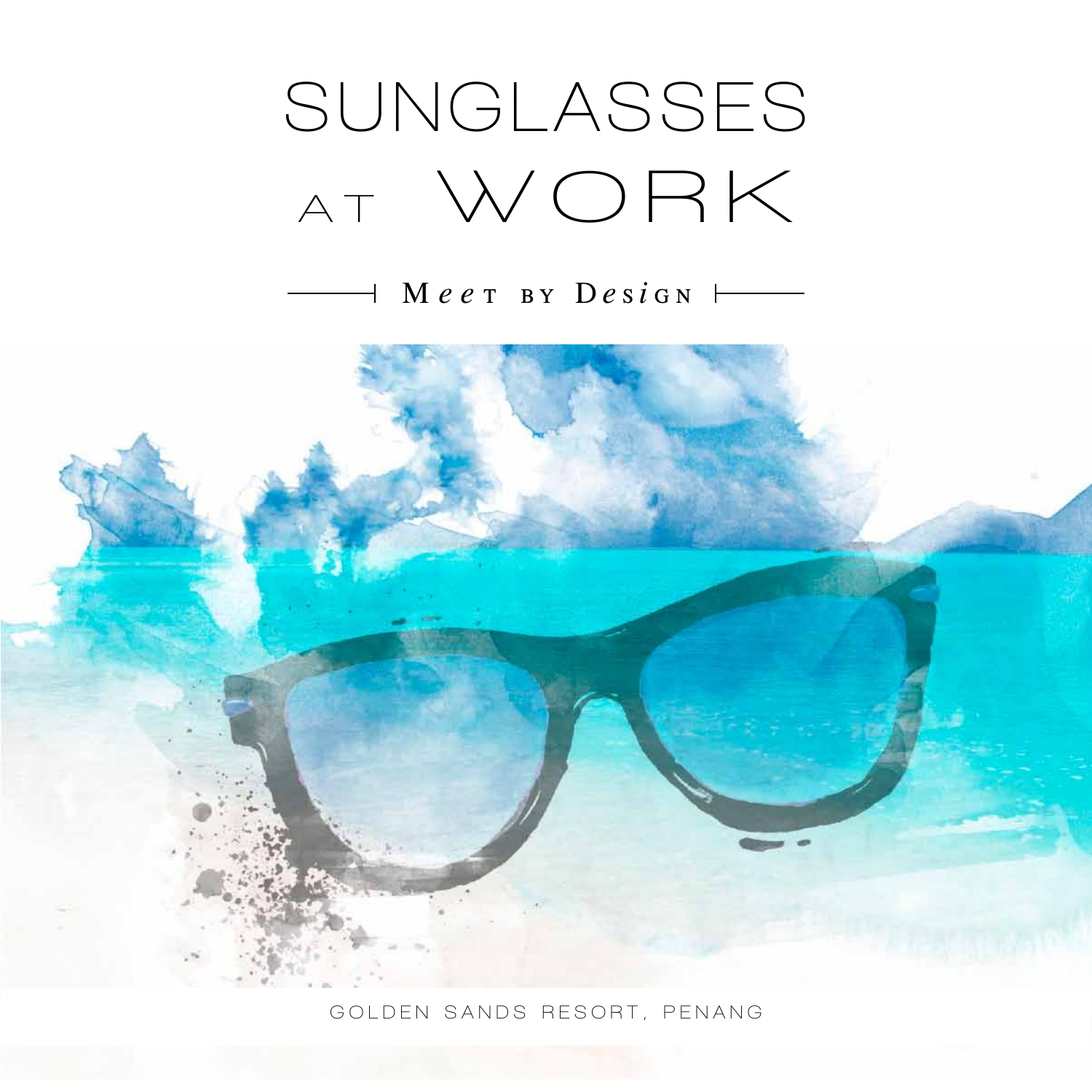

*we begin BY MEETING in TROPICAL paradise.* 

At the Golden Sands Resort, Penang, we pick the most positive aspects from Life to offer you motivating meeting and venue solutions that transcend the usual humdrum of such corporate events.

#### In Life, we  $\dot{L}$ ive, we  $\dot{L}$ ove, we  $\dot{L}$ augh

LIVE is about group activities that promote WELLNESS. Inspire your team to live Life with vigour and zest, to indulge the senses in pleasurable experiences while maintaining a healthy state of mind and body.

LOVE is about Corporate Social Responsibility (CSR) activities. The world at large can always do with more acts of love. Step up as a team and make an impact with engaging activities that will benefit the wellbeing of children from less fortunate backgrounds.

 $LdUGH$  is about FUN activities. Nothing helps you reap beneficial results better than the lure of business with pleasure. Strengthen the dynamic relationship of your team with competitive activities that offer loads of fun and laughter.

Live Life, Love Forever, Laugh Lots.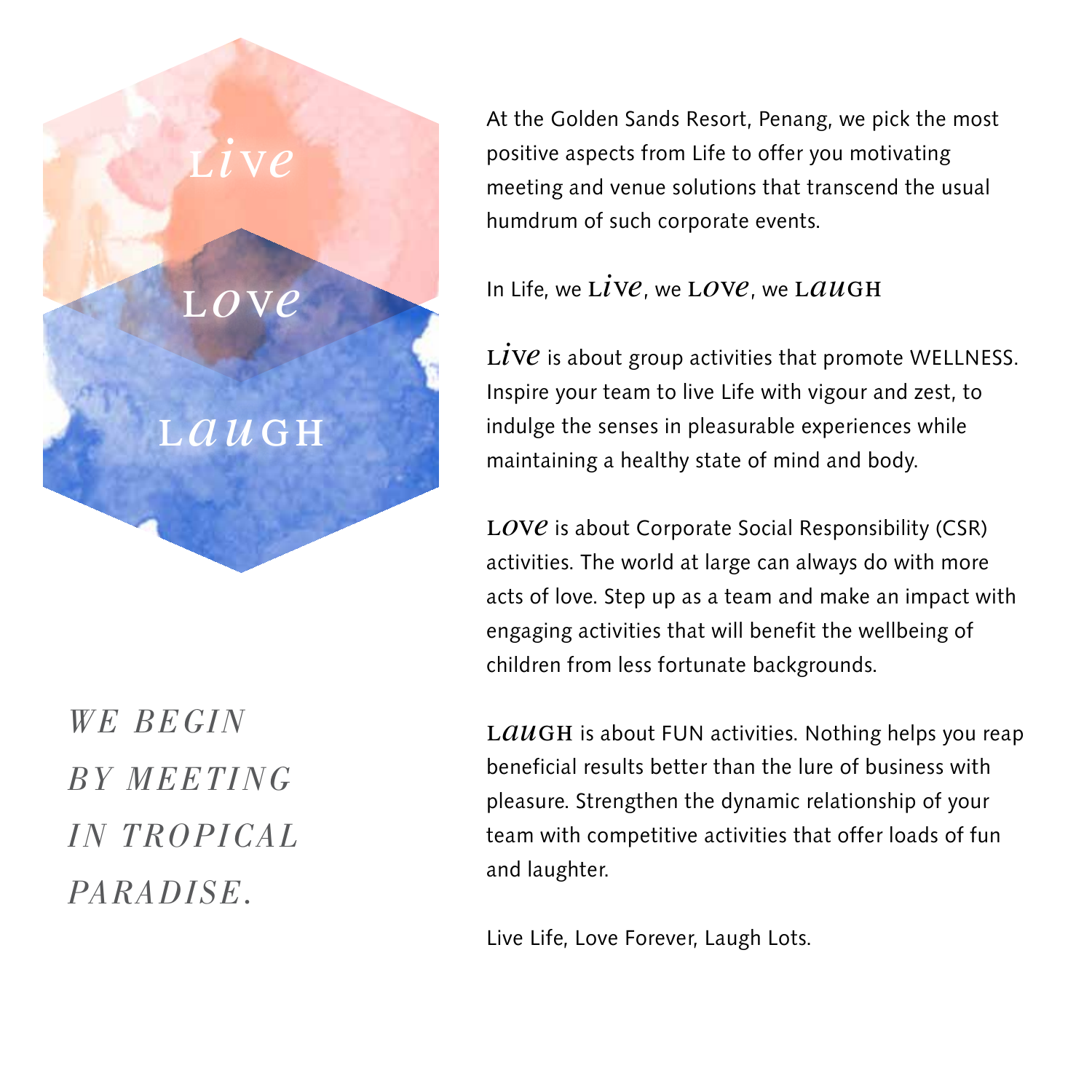

### verb /livd/

: to be alive : to exist in a specified way : to continue or last : to enjoy life to the full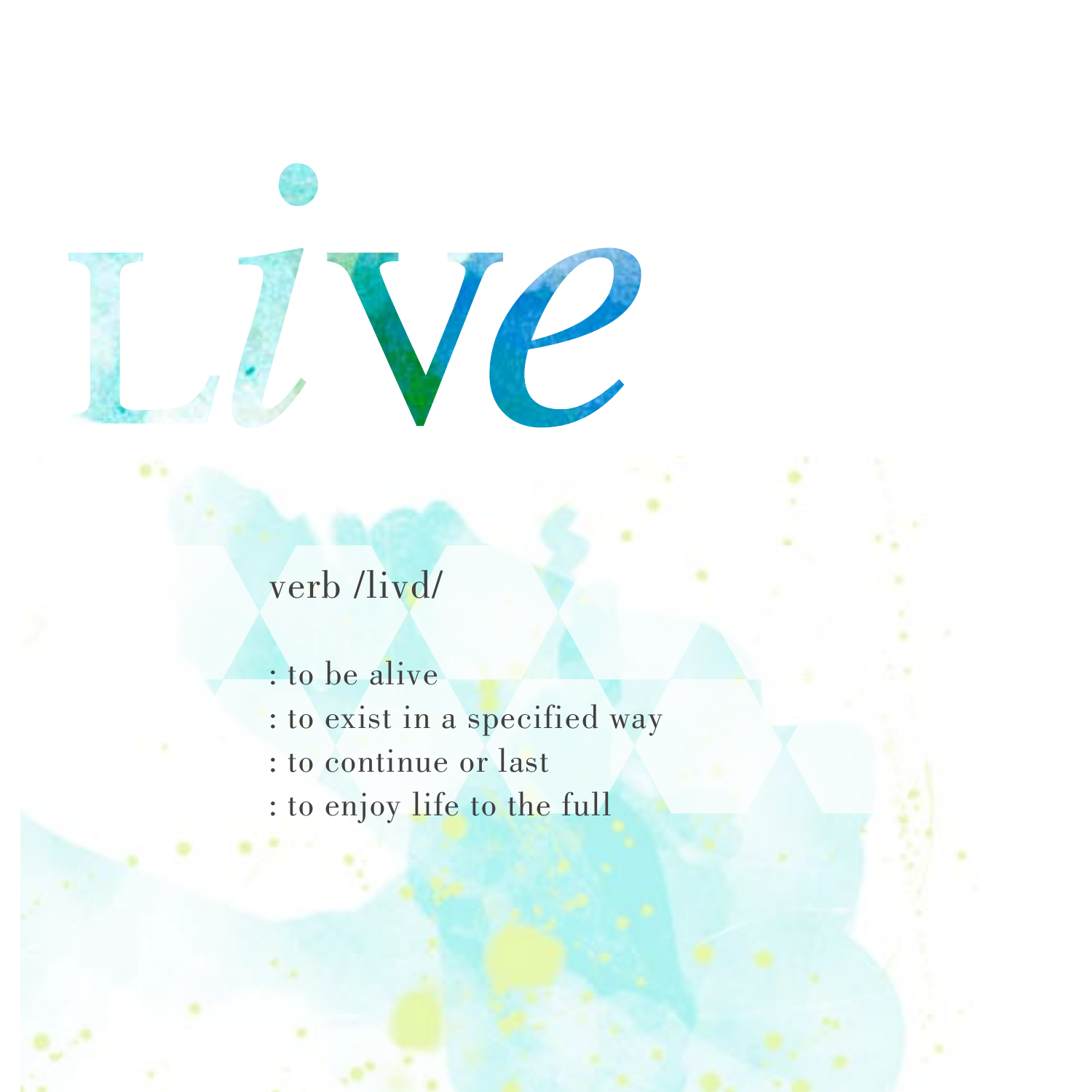# MEETING BREAK ACTIVITIES NOT-AS-USUAL

live



#### UNWIND

Refresh your senses with a 15-minute head and shoulder massage during tea break for a "new" you. Indulge in group wellness activities such as yoga and tai chi amidst the garden greens or overlooking the beach. Follow up this yoga or tai chi session with a healthy morning breakfast.



# **SUNSET GRILL**

Sit back, relax and enjoy the beautiful sunset while our chefs prepare a special grill dinner, where the selection of meats and seafood are marinated using our very own home-grown herbs and spices.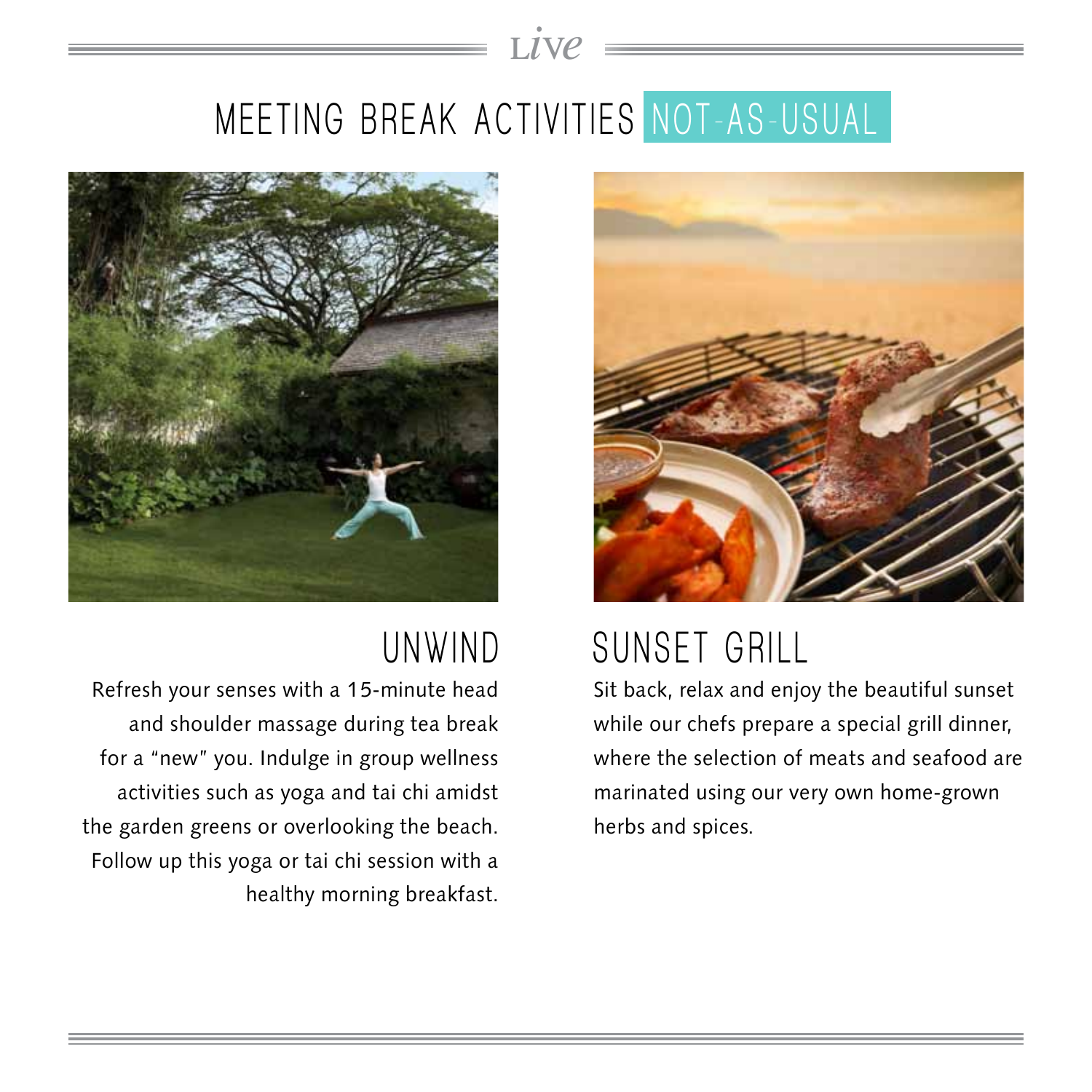# SENSORY EXPERIENCE FOR A FRESH PERSPECTIVE

live

### **ZU M BA!**

A healthy lifestyle and vigour are essential to sustain excellent productivity and positive outlook at work. Join us to Zumba – dance away the stress and keep fit with this energizing activity.





### **EXPERIENCE IT POWER UP**

Reduce CO2 emission by using our pedal-powered smoothie blender, that does little to harm the environment. Exercise and energise as well while pedalling and concocting your very own fresh juice booster from a variety of fruits and vegetables.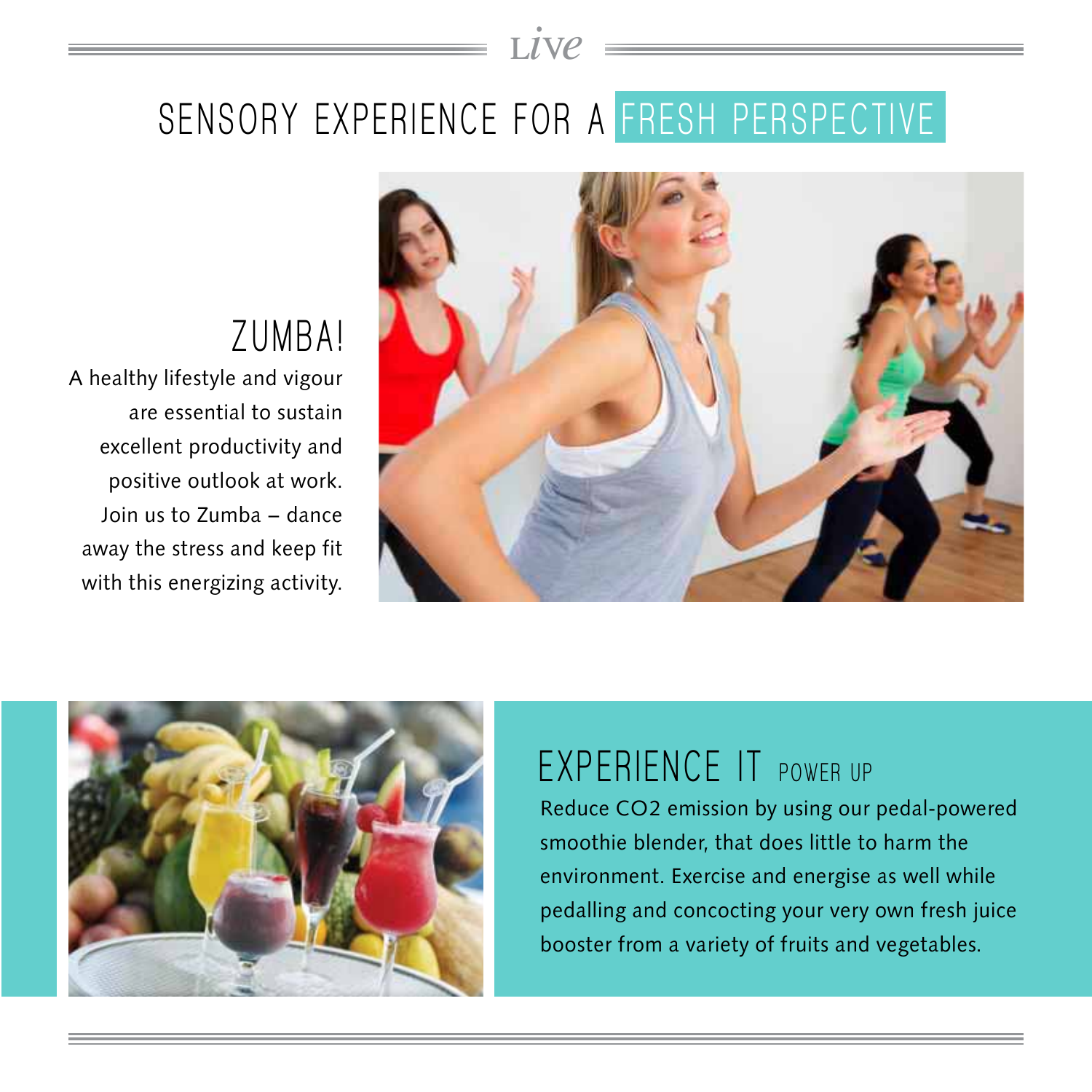

#### noun /luhv/

- : to have a great affection for
- : to enjoy very much
- : to feel passion for
- : wholehearted liking for something
- : beloved person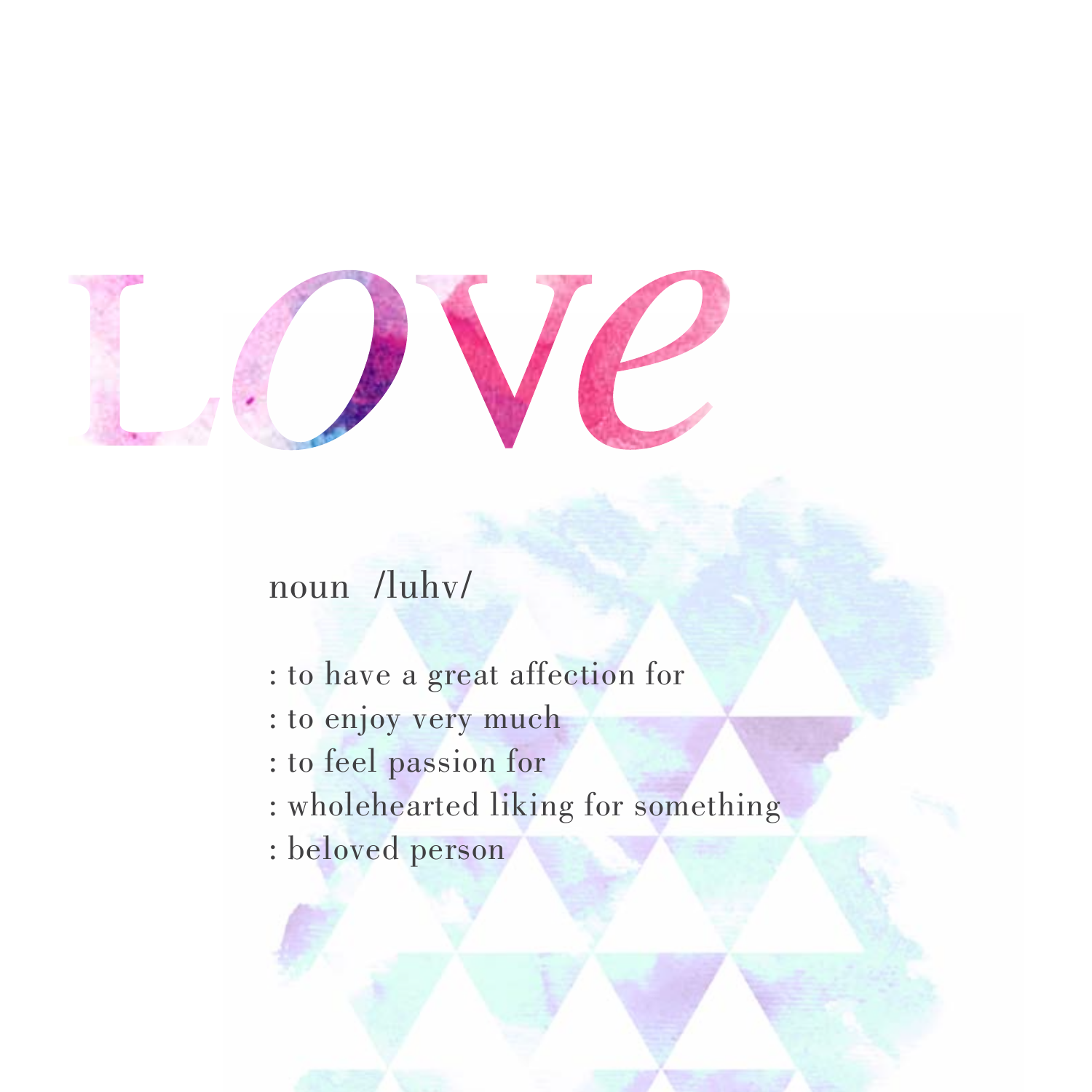#### love

# CONSERVE FOR A BETTER WORLD



## SAVE OUR SEAFOOD (SOS)

Choosing ocean-friendly seafood is one way to help sustain our oceans' resources for generations to come. Let our Chef prepare sumptuous ocean-friendly seafood dishes in speciality SOS menu for teabreak, lunch or dinner.



## **CRAFT TIME**

Recycling is one way to show your love for our planet. Make your own souvenir using a variety of recycled materials that you can proudly bring home and display. Create more awareness and instill a conscious attitude to lead a more sustainable and environmentallyfriendly lifestyle.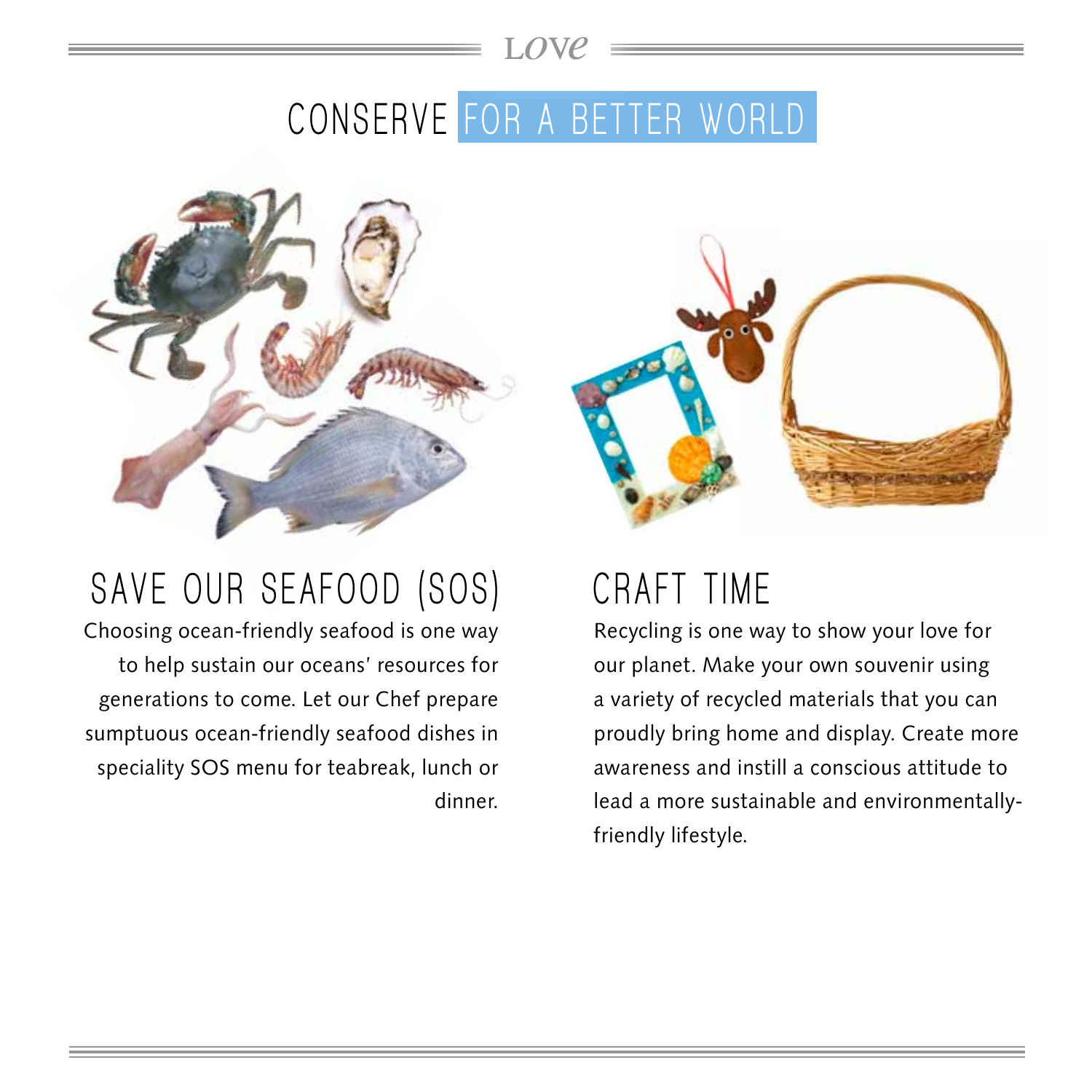# KNOWING & LOVING OUR NATURAL WORLD

love

#### **ECO** HUNT

Race through the resort gardens and beachfront for a thrilling and educational Treasure Hunt. Get to know Mother Nature by answering eco-related questions and earn points by engaging in green activities. Bring back tips on making the world a greener and better place.





### **EXPERIENCE IT LOVE THE BEACH**

Let's pledge to keep the sea and beach trash-free, sustaining nature's splendour for our future generations. Join our beach clean-up activity and make a difference.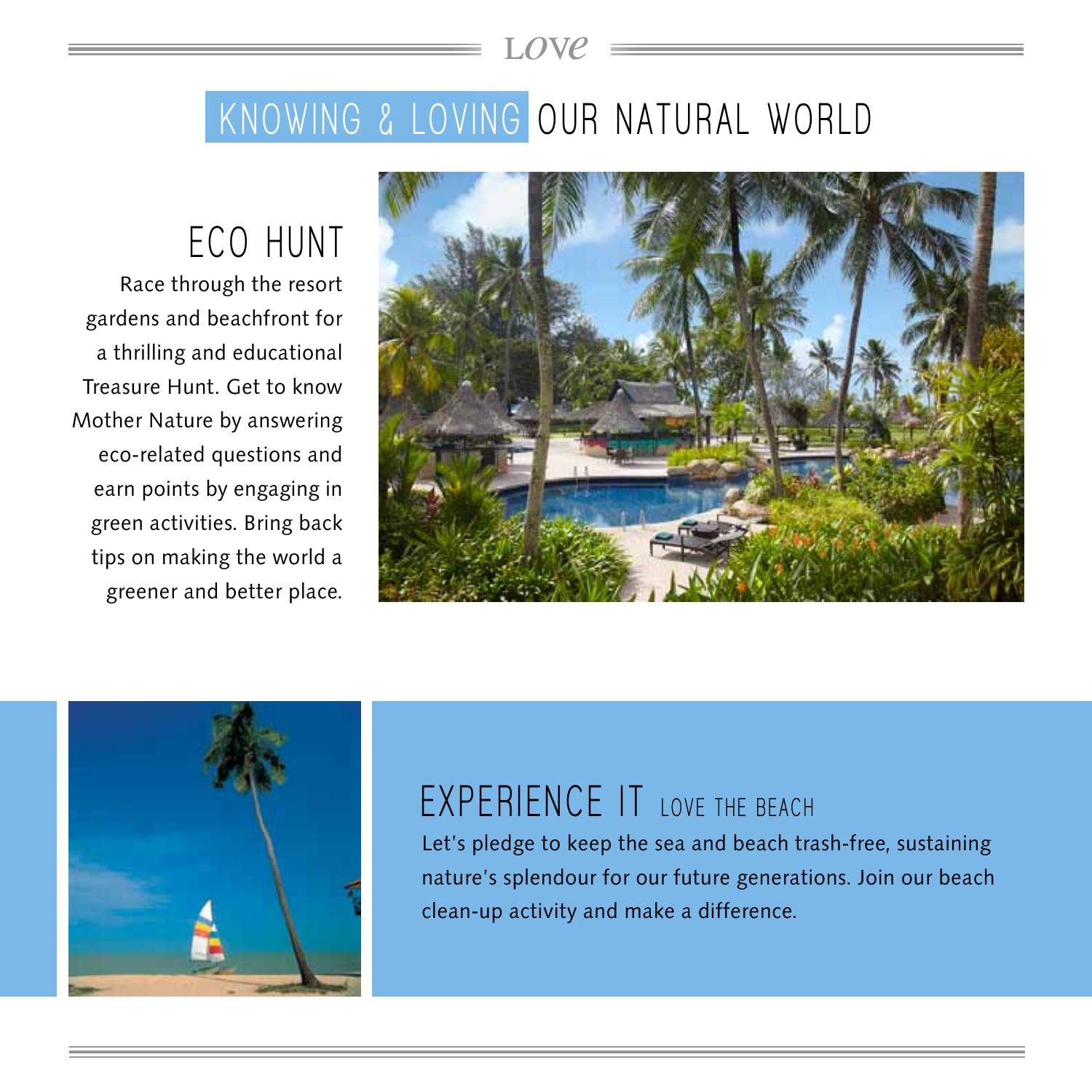

#### verb /laf, lahf/

: to express merriment, amusement with an audible, inarticulate sound and is usually accompanied by characteristic facial and bodily movements.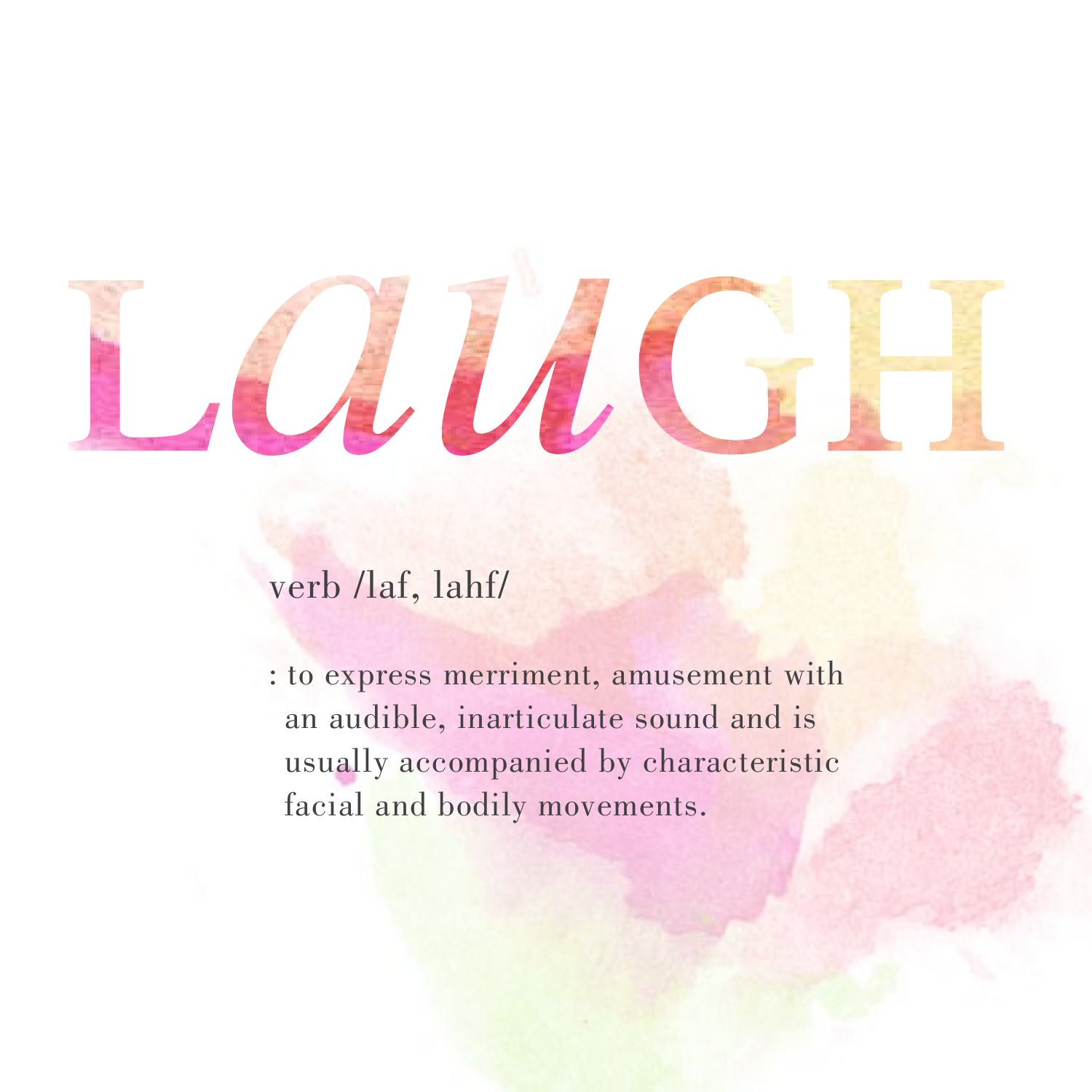#### L*au*gh

# $COMPETITIVE AND ENGAGING$



**F 1 ( FUN ON E )**



After a full day of engagement, enjoy the sun and sea by ending the meeting with a Segway team race. Follow up this fun whizz around the track with a healthy and refreshing snack session.



# **Energizer Sl ides**

Take a coffee break at the Adventure Zone and get a shot of adrenaline on the go when you take on the Demon Slide 24 feet vertical drop challenge.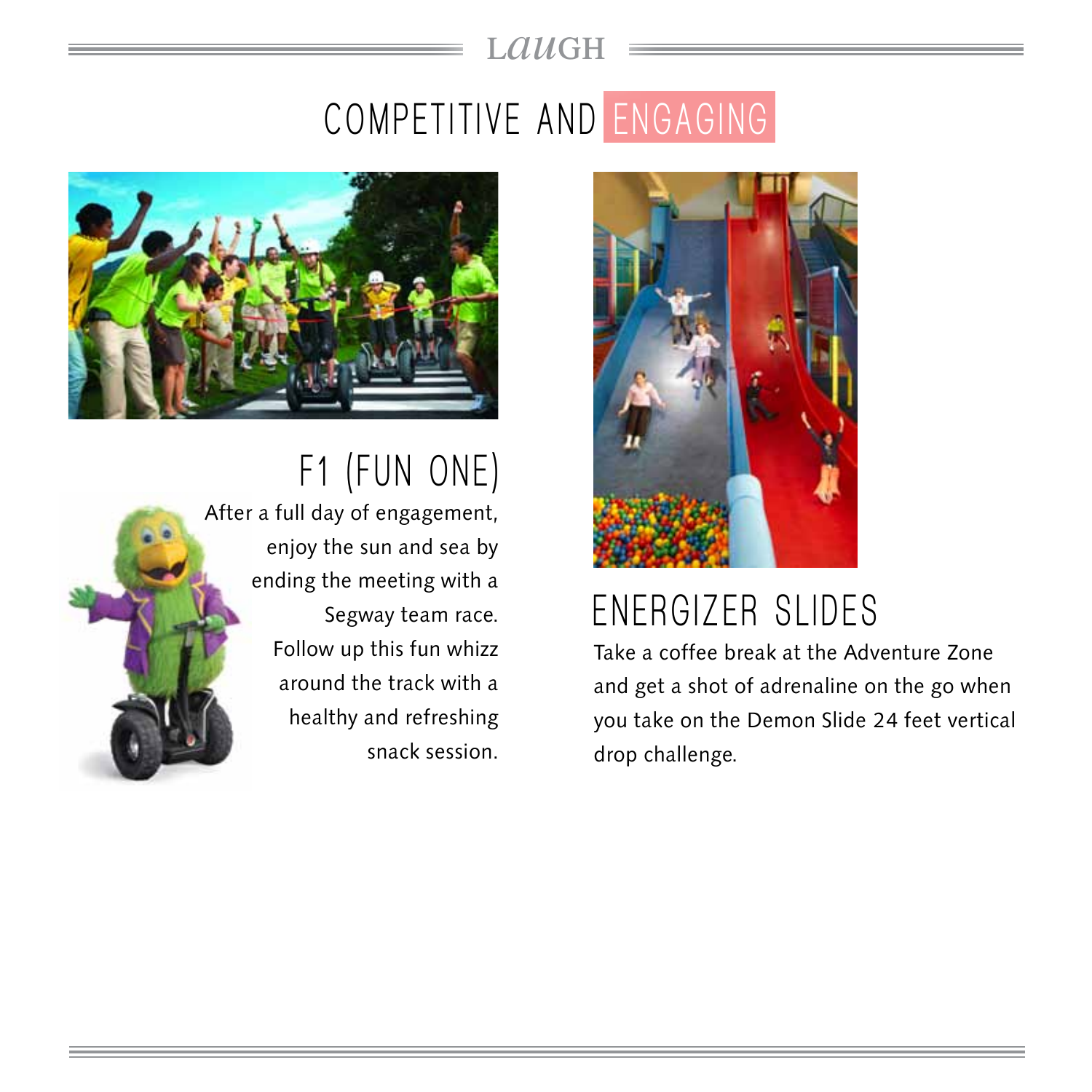# **High on the Fun Fa cto r**

laugh



# LOCAL CULTURAL NIGHT

Dress up in traditional Malay attire. Experience how the gentlemen wear the 'sarong' and don the 'songkok' while ladies step into sleek 'sarong batik' and 'selendang'. Capture these fun filled moments, whilst savouring Penang's renowned hawker delights.



### **SMELL WORKS**

Select fresh ingredients by using only your sense of smell. Use your creativity and ingenuity to produce the tastiest sandwich and gain knowledge of your colleague's preference.



## **EXPERIENCE IT SHARE YOUR LOVE**

Crystal Family Home houses 24 children from abused and neglected families. Play a game of futsal with the active boys, engage with the younger ones through handicraft art creations. Help make a difference to the children's lives by being a part of it.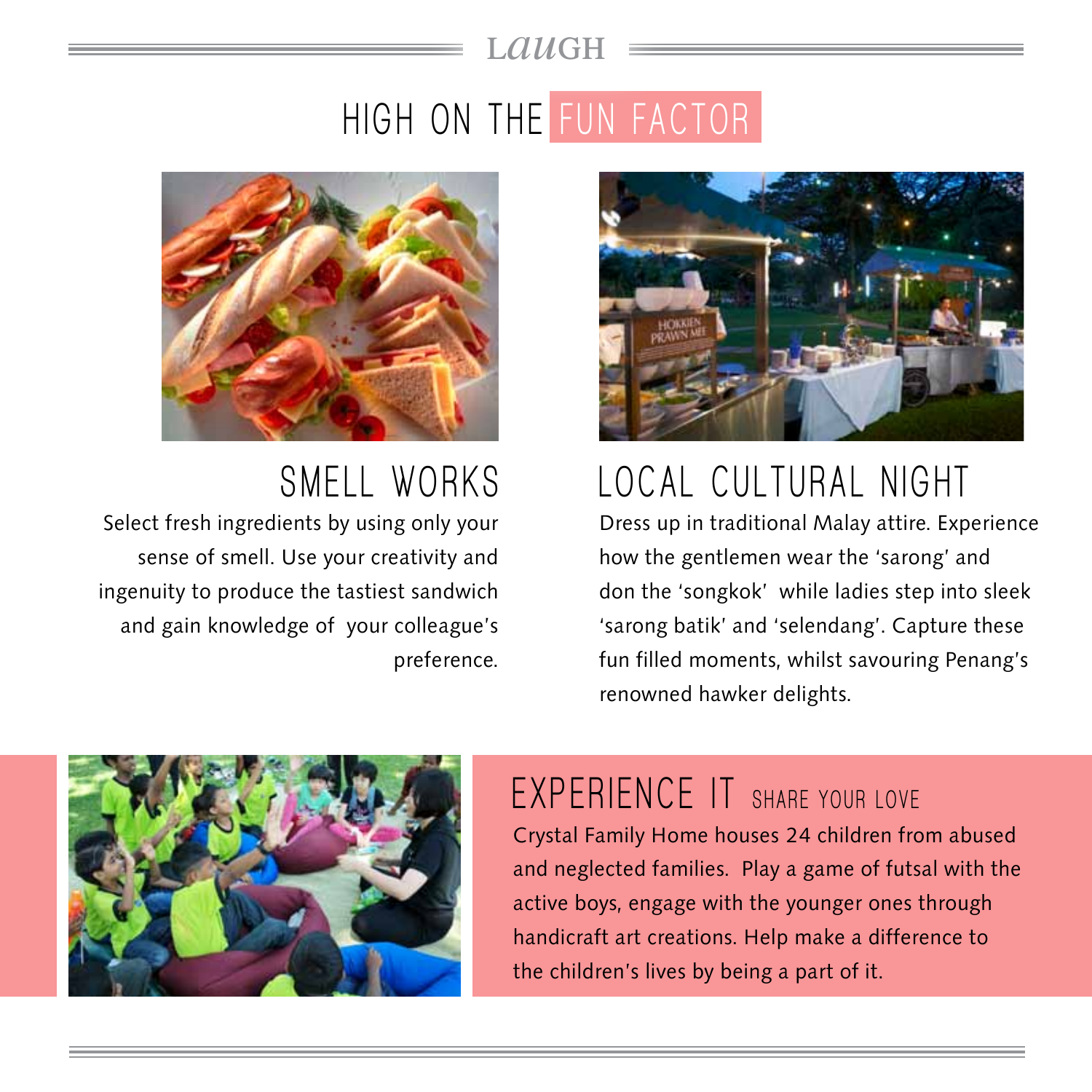#### The Eco App-venture Experience

Created in partnership with creative event specialists Asia Ability, these unique team-building events blend the latest tech gadgetry with back-to-

nature activities as teams armed with tablets follow the tailor-made app to explore and discover the many CSR initiatives to be found all over the resort to complete compelling tasks in highly competitive situations.

# FOR MORE DETAILS, CONTACT OUR EVENT SPECIALIST **at ( 6 0 4 ) 8 8 6 1 9 1 1 o r em ai l : events .gs h @ s h angri - l a . c o m**